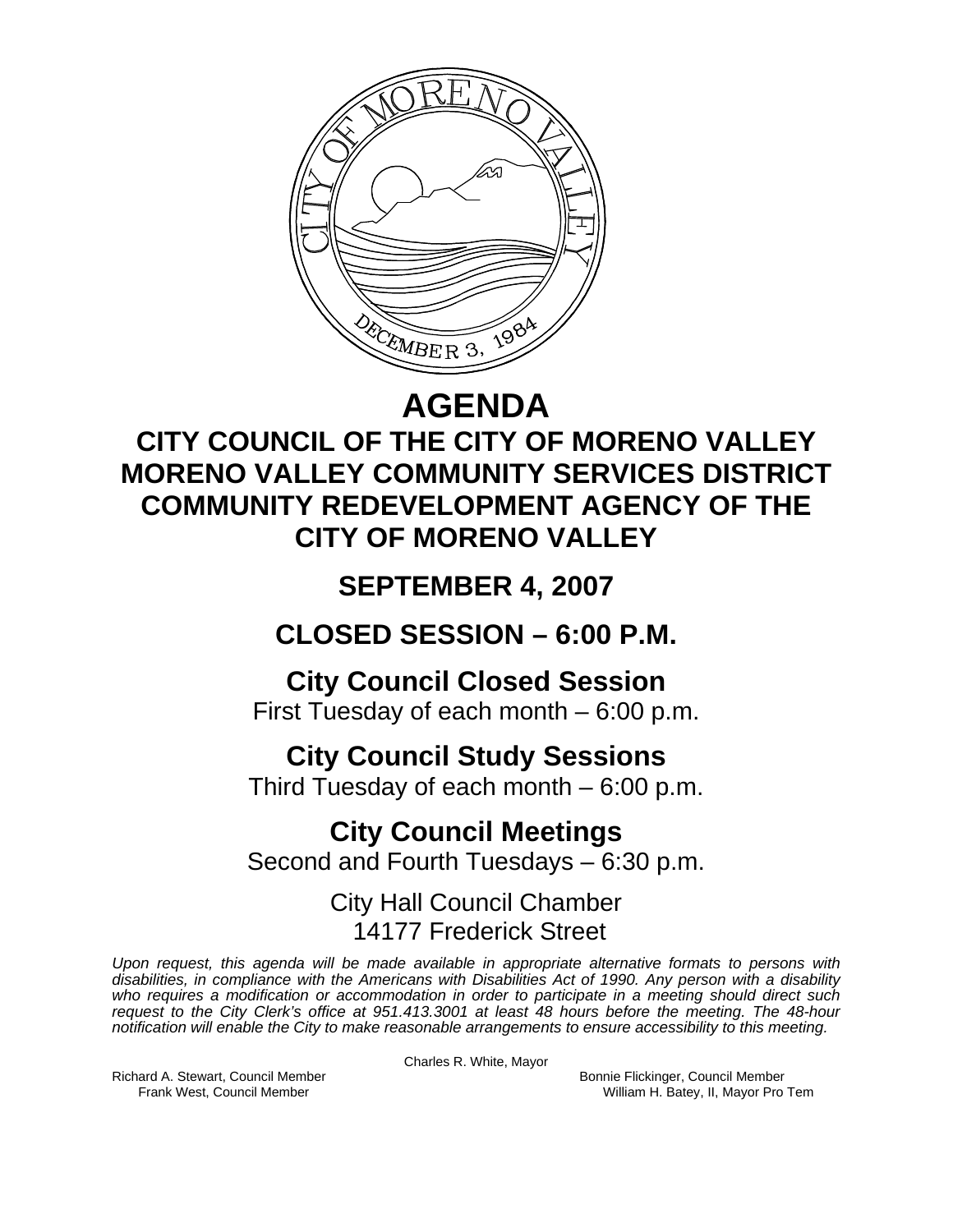### **AGENDA MORENO VALLEY CITY COUNCIL MORENO VALLEY COMMUNITY SERVICES DISTRICT COMMUNITY REDEVELOPMENT AGENCY OF THE CITY OF MORENO VALLEY CLOSED SESSION – 6:00 P.M. SEPTEMBER 4, 2007**

### **CALL TO ORDER**

### **ROLL CALL**

### **PUBLIC COMMENTS ON MATTERS UNDER THE JURISDICTION OF THE CITY COUNCIL**

There is a three-minute time limit per person. Please complete and submit a BLUE speaker slip to the City Clerk. All remarks and questions shall be addressed to the presiding officer or to the City Council and not to any individual Council member, staff member or other person.

### **CLOSED SESSION**

A Closed Session of the City Council of the City of Moreno Valley will be held in the City Manager's Conference Room, Second Floor, City Hall. The City Council will meet in Closed Session to confer with its legal counsel regarding the following matter(s) and any additional matter(s) publicly and orally announced by the City Attorney in the Council Chamber at the time of convening the Closed Session. The Closed Session will be held pursuant to Government Code:

1) SECTION 54956.9(a) – CONFERENCE WITH LEGAL COUNSEL – EXISTING **LITIGATION** 

| a) | Case:<br>Court:<br>Case No.: | Rados v. City of Moreno Valley, et al.<br><b>Riverside Superior Court</b><br><b>RIC 425323</b>            |
|----|------------------------------|-----------------------------------------------------------------------------------------------------------|
| b) | Case:<br>Court:<br>Case No.: | Webb v. City of Moreno Valley, et al.<br><b>Riverside Superior Court</b><br>RIC 426839                    |
| C) | Case:<br>Court:<br>Case No.: | Mireles & Beeler v. City of Moreno Valley, et al.<br><b>Riverside Superior Court</b><br><b>RIC 433878</b> |
| d) | Case:<br>Court:              | Granados v. City of Moreno Valley<br>United States District Court, Central District of California         |

Case No.: ED CV 06-01176 GAF MLG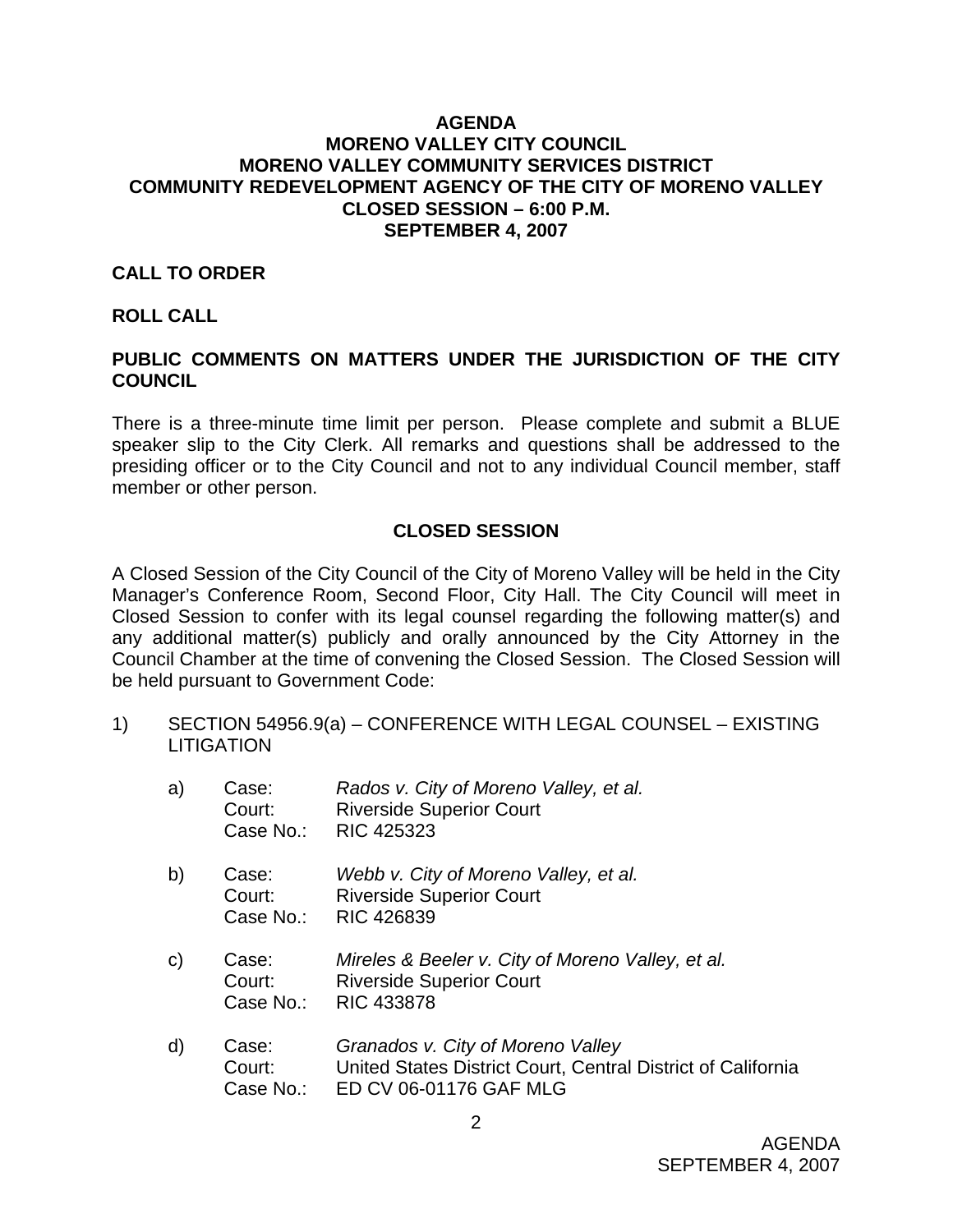- e) Case: *Ann Marie Thompson v. City of Moreno Valley* Court: Riverside Superior Court Case No.: RIC 456261 f) Case: *Danetra E. Ray v. City of Moreno Valley* Court: Riverside Superior Court Case No.: RIC 459427 g) Case: *Maria Rodriguez v. City of Moreno Valley, et al.* Court: Riverside Superior Court Case No.: RIC 460943 h) Case: *Thomas Rudolph v. City of Moreno Valley, et al.*  Court: Riverside Superior Court Case No.: RIC 467385 i) Case: *Maria Gonzalez v. City of Moreno Valley, et al.*  Court: Riverside Superior Court Case No.: RIC 470725 j) Case: *Community Asset Management/Country Squire Mobile Estates v. City of Moreno Valley*  Court: Riverside Superior Court Case No.: RIC 465600 k) Case: *Teague & Perez v. City of Moreno Valley, et al.*  Court: Riverside Superior Court Case No.: RIC 472690 l) Case: *Michael Stremski v. City of Moreno Valley, et al.*  Court: Riverside Superior Court Case No.: RIC 472134 m) Case: *Enco Utility Services Moreno Valley, LLC, a Delaware*
- *Limited Liability Company v. City of Moreno Valley, et al.*  Court: Riverside Superior Court Case No.: RIC 478023
- 2) SECTION 54956.9(b)(1) CONFERENCE WITH LEGAL COUNSEL SIGNIFICANT EXPOSURE TO LITIGATION Number of Cases: 2
- 3) SECTION 54956.9(c) CONFERENCE WITH LEGAL COUNSEL INITIATION OF LITIGATION Number of Cases: 2